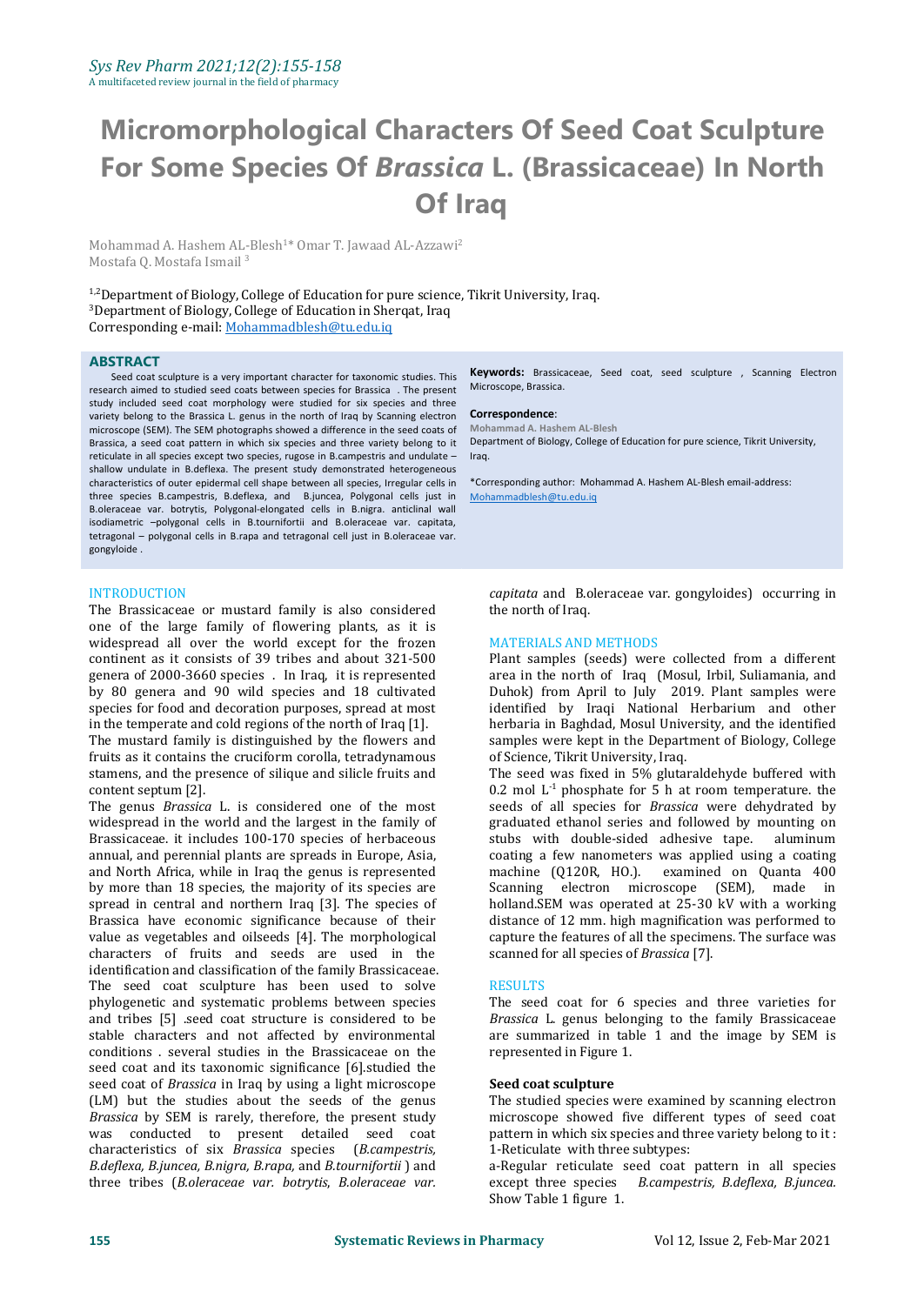### **(Brassicaceae) In North Of Iraq**

c-Shallow reticulate in *B.juncea* and *B.oleraceae var. botrytis.*

d-Reticulate –foveate in *B.nigra* and *B.oleraceae var. capitata*.

e-reticulate-ocellate in *B.rapa,* and *B.tournifortii.*

2-Rugose in *B.campestris.*

3.Undulate –shallow undulate in *B.deflexa ,* these result were correspond [8,9]

#### **Outer epidermal cell shape**

The present study demonstrated heterogeneous characteristics of outer epidermal cell shape between all all species belonging to *Brassica* Lgenus as shown below: *gongyloides.* species belonging to *Brassica* L.genus as shown below:

1.Irregular cells in three species *B.campestris, B.deflexa,* and *B.juncea*.

2.Polygonal cells justin *B.oleraceae var.botrytis*.

3.Polygonal-elongated cells in *B.nigra*, these result were correspond [10].<br>4.Is anticlinal wall isodiametric -polygonal cells in

4.Is anticlinal wall isodiametric –polygonal cells in *B.tournifortii* and *B.oleraceae var. capitata*.

5.tetragonal – polygonal cells in *B.rapa* and tetragonal cell just in *B.oleraceae var. gongyloides.* Show Table 1 figure 1.

### **anticlinal wall**

#### **anticlinal wall shape**

This research showed a clear discrepancy in the anticlinal wall shape as shown below:

b-Irregular reticulate seed coat pattern in three species *B.campestris, B.deflexa, B.juncea.* 1.Irregular anticlinal wall shape in two species *B.campestris* and *B.deflexa*. these result were not correspond to [11] about anticlinal wall shape .

2.striaght – undulate in three species *B.juncea*,*B.rapa*, and *B.oleraceae var. botrytis.*

3.striaght in three species *B.nigra, B.tournifortii, and B.oleraceae var. gongyloides*

4.undulate in *B.oleraceae var. capitata.* Show Table 1 figure 1.

#### **anticlinal wall texture**

The current study clarified the texture of the anticlinal wall and it was in the following forms:

1.Smooth in *B.deflexa, B.tournifortii, and B.oleraceae var.* 

2.Striate in *B.juncea* and *B.oleraceae var. botrytis*.

3.Straite – warty in *B.rapa*.

4.Pitted in *B.nigra* and *B.oleraceae var. capitata*. 5.Folded in *B.campestris*.

#### **anticlinal wall thickness**

The present study showed the thickness of the anticlinal wall and it was in the following in two forms:

1.Thick anticlinal wall in *B.campestris, B.nigra, B.rapa,* and *B.tournifortii* and *B.oleraceae var. capitata*.

2. Thin anticlinal wall in *B.deflexa, B.juncea*, *B.oleraceae var. botrytis,* and *B.oleraceae var. gongyloides*.

Table 1. seed coat micromorphology in some species of genus *Brassica* L.

| <b>Species</b>                        |      | <b>Seed</b><br>pattern<br>coat                         | <b>epidermal</b><br>cell shape<br><b>Outer</b>                     | wall shape<br><b>Anticlinal</b>     | wall texture<br><b>Anticlinal</b> | <b>Illew</b><br>thickening<br><b>Anticlinal</b> | wall level<br>Anticlinal | wall texture<br>periclinal | <b>Illaw</b><br>thickening<br><b>periclinal</b> | wall level<br><b>periclinal</b> |
|---------------------------------------|------|--------------------------------------------------------|--------------------------------------------------------------------|-------------------------------------|-----------------------------------|-------------------------------------------------|--------------------------|----------------------------|-------------------------------------------------|---------------------------------|
| <b>B.campestris</b>                   |      | Rugose                                                 | Irregular<br>cells                                                 | Irregula<br>$r_{\rm}$               | Folded                            | Thick                                           | Shallow                  | Striate                    | Thin                                            | Concave-<br>convex              |
| <b>B.delexa</b>                       |      | Shallow<br>undulat<br>e                                | Irregular<br>cells                                                 | Irregula<br>$r_{\rm}$               | Smooth                            | Thin                                            | Shallow                  | Smooth                     | Thin                                            | Flat                            |
| <b>B.juncea</b>                       |      | Shallow<br>reticulat<br>e                              | Irregular<br>cells                                                 | Straight<br>undulat<br>e            | Striate                           | Thin                                            | Shallow                  | Smooth                     | Thin                                            | Flat-<br>concave                |
| <b>B.nigra</b>                        |      | Reticula<br>$\overline{\phantom{a}}$<br>te<br>foveate  | Polygonal<br>-elongated<br>cells                                   | Straight                            | Pitted                            | Thick                                           | Raised                   | Reticulat<br>e             | Thick                                           | Concave                         |
| <b>B.rapa</b>                         |      | Reticula<br>te<br>ocellate                             | Tetragonal<br>polygonal<br>cells                                   | Straight-<br>undulat<br>e           | Striate-<br>warty                 | Thick                                           | Raised                   | Reticulat<br>e             | Thick                                           | Concave                         |
| <b>B.tournifortii</b>                 |      | Reticula<br>te<br>$\overline{\phantom{a}}$<br>ocellate | Isodiametr<br>ic<br>polygonal<br>cells                             | Straight                            | Smooth                            | Thick                                           | Raised                   | Reticulat<br>e             | Thick                                           | Concave                         |
| <b>B.oleraceae</b><br><b>botrytis</b> | var. | Shallow<br>reticulat<br>e                              | Polygonal<br>cells                                                 | Straight<br>undulat<br>$\mathbf{e}$ | Striate                           | Thin                                            | Shallow                  | Reticulat<br>e             | Thick                                           | Flat-<br>concave                |
| <b>B.oleraceae</b><br>capitata        | var. | Reticula<br>te<br>$\overline{\phantom{a}}$<br>foveate  | Isodiametr<br>ic<br>$\overline{\phantom{m}}$<br>polygonal<br>cells | Undulat<br>e                        | Pitted                            | Thick                                           | Raised                   | Reticulat<br>e             | Thick                                           | concave                         |
| <b>B.oleraceae</b><br>var.gongyloides |      | Shallow<br>reticulat<br>e                              | Tetragonal<br>cells                                                | Straight                            | Smooth                            | Thin                                            | Raised                   | Smooth                     | Thin                                            | Flat-<br>concave                |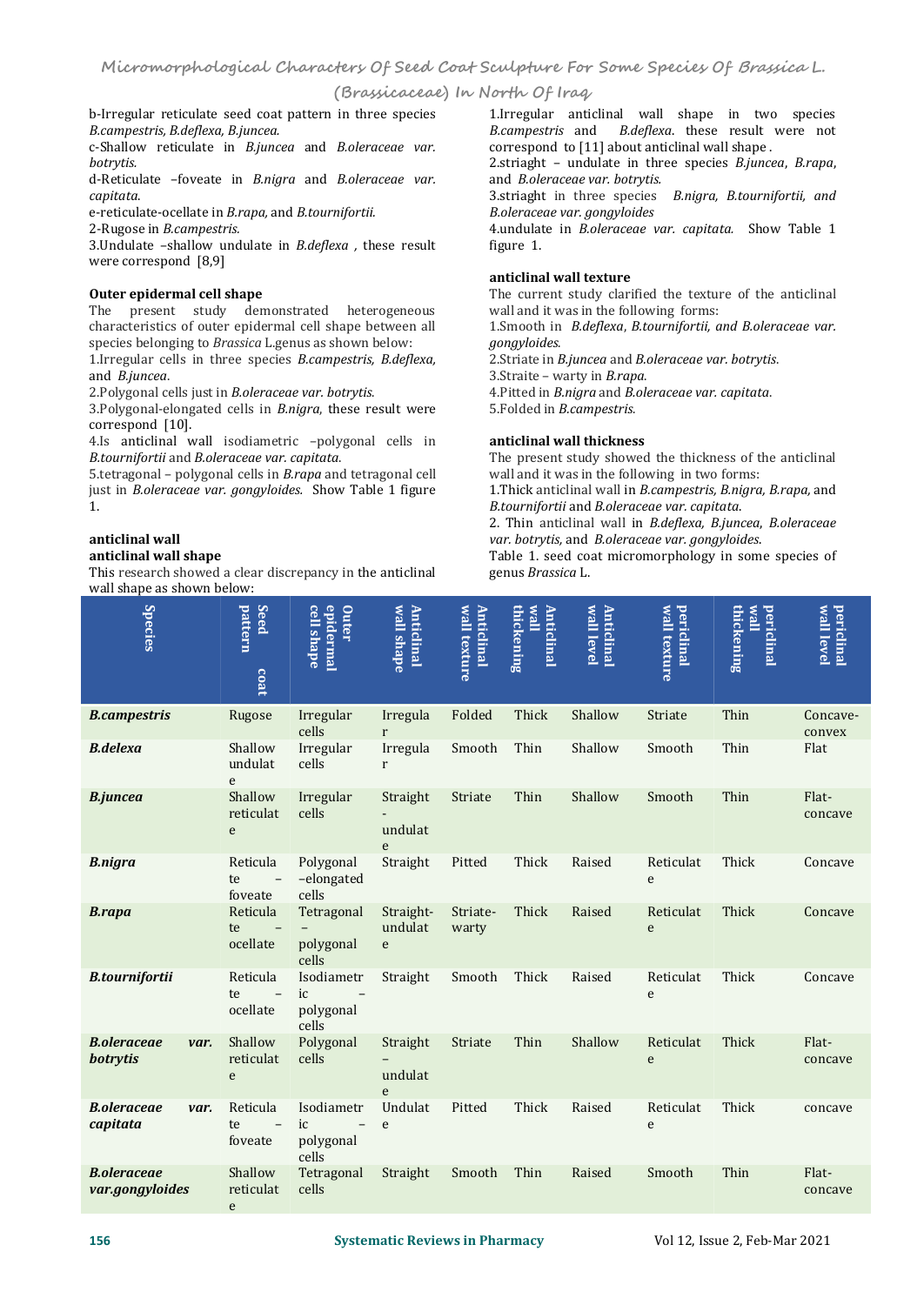**Micromorphological Characters Of Seed Coat Sculpture For Some Species Of Brassica L. (Brassicaceae) In North Of Iraq**

#### **anticlinal wall Level**

This research showed two levels of the anticlinal wall as shallow in all species except in species *B.nigra, B.rapa.* B.tournifortii, B.oleraceae var. capitata, and B.oleraceae<br>var. gongyloides were raised as table 1 figure 1.

## **periclinal wall**

### **periclinal wall texture**

This study showed periclinal wall texture in species of genus *Brassica* in three types:

1.straite in *B.campestris*.

2.smooth in *B.deflexa, B.juncea,* and *B.oleraceae var. gongyloides*.

3.reticular in *B.nigra, B.rapa,* and *B.tournifortii ,B.oleraceae var. botrytis* and *B.oleraceae var. capitata* , as Table <sup>1</sup> figure 1.

### **periclinal wall thicknes**

The research showed periclinal wall thickness as thick in all species except *B.campestris, B.deflexa, B.juncea,* and *B.oleraceae var. gongyloides* show thin of the periclinal wall, as Table 1 figure 1.

#### **periclinal wall level**

This study showed periclinal wall level in species of genus *Brassica* as shown below :

1.concave in *B.nigra, B.rapa, B.tournifortii* and *B.oleraceae* 

2.concave-convex in *B.campestris.*

3.flat in *B.deflexa*.

4.flat-concave in *B.juncea*, *B.oleraceae var. botrytis* and *B.oleraceae var. gongyloides* , as Table 1 figure 1.



Figure 1. scanning electron microscope micrograph of seed coatsin some species and varieties of *Brassica* genus . *B.camestris* 2.B.deflexa 3. B.juncea 4. B.nigra 5. B.rapa 6. B.tournifortii 7.B.oleraceae var. botrytis 8. B.oleraceae var. capitata 9. B.oleraceae<br>var.gongyloides. X400 Bar = 50µm

DISCUSSION The genus *Brassica* contains species very similar in more morphological characters [11]., and it is difficult to identify them except using the fruits and seeds. In the present study showed clear differences between species belonging to genus *Brassica* L. by used seed coat pattern and outer epidermal cell shape . This study used important characters for differentiaed between all species for identification by use (SEM). several studies in the Brassicaceae on the seed coat and its taxonomic significance [12]. studied the seed coat of *Brassica* in Iraq by using a light microscope (LM) but the studies about the seeds of the genus *Brassica* by SEM are rarely [13].

The seed coat sculpture has been used to solve phylogenetic and systematic problems between species and tribes [14] .seed coat structure is considered to be stable characters[15] and not affected by environmental conditions[16] because the periods of flowering and fruiting very limit [17], [18].

### **Conclusion**

The seed coat sculpture is a very important character that can be used for identification and differentiates between all species and varieties belong to the *Brassica* genus .most seed coat were reticulate, undulate and rugose . anticlinal and periclinal wall characters are very